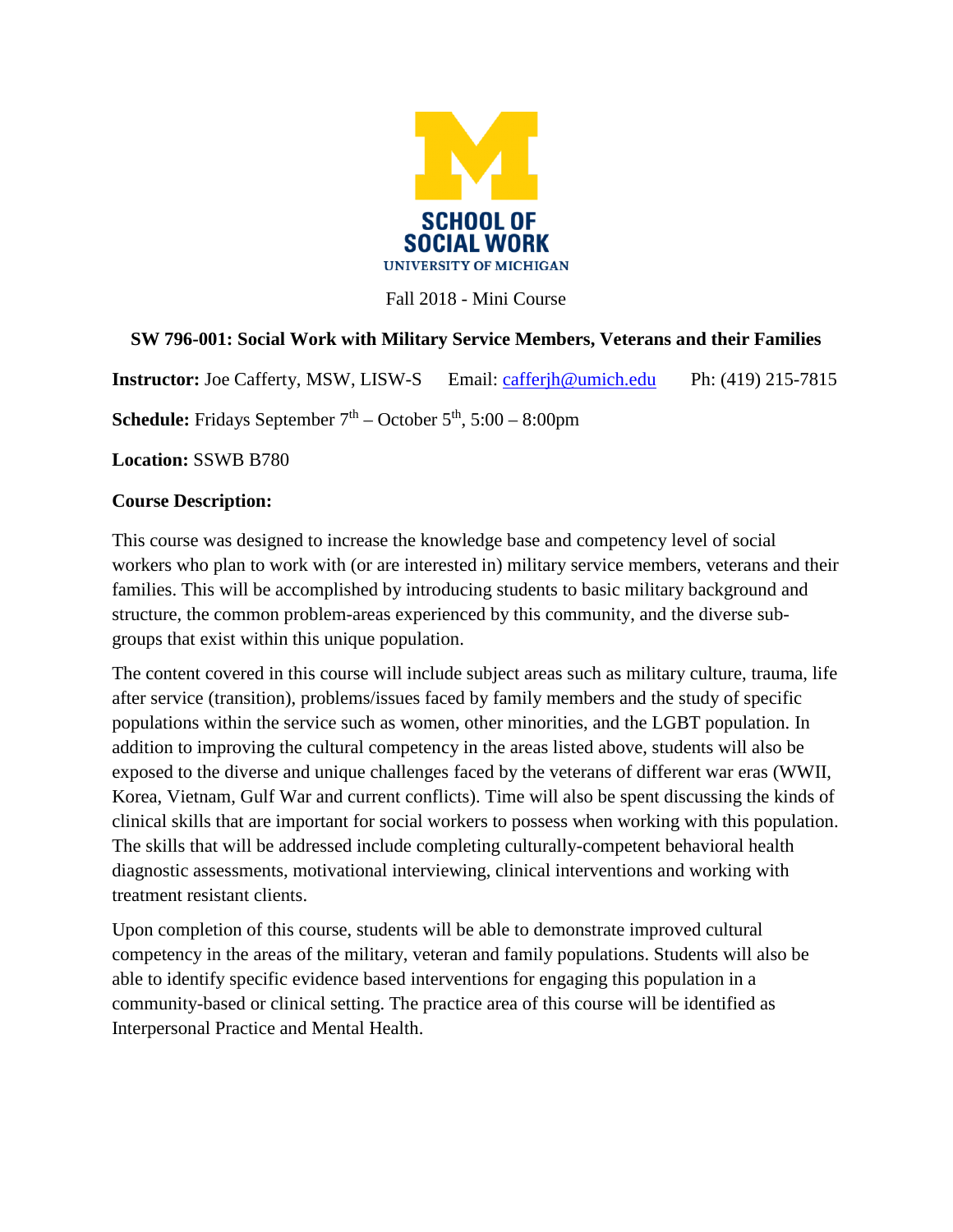## **Course Objectives:**

1. Upon completion of this course, students will be able to demonstrate improved cultural competency in the areas of the military, veteran and family populations (Competency 1: Professional Identity, Competency 2: Critical Thinking, Competency 4: Diversity, Competency 6: Research).

2. Students will be able to assess the unique challenges that exist for military service members, veterans and their family members in the context of identifying available resources, deployment cycles, trauma and readjustment (Competency 7: Human Behavior & the Social Environment, Competency 8: Social Policy, Competency 9: Organizational Context, Competency 10b: Assessment, Competency 10c: Intervention).

3. Students will also be able to identify specific evidence based interventions for engaging the veteran population in a clinical or community-based setting (Competency 6: Research, Competency 9: Organizational Context, Competency 10c: Intervention).

4. Students will be able to identify the specific cultural competencies that are needed when working with the military, veteran and family population (Competency 4: Diversity, Competency 7: Human Behavior in the Social Environment, Competency 9: Context, Competency 10(a-d)).

# **Requirement for Academic Credit:**

## Assignment:

Students will be required to read *Redeployment* by Phil Klay. After reading the book, students will be required to write a two-part response paper. The following questions should be addressed:

- On p. 238 the character talks about the "idea of Iraq." What was your "idea of Iraq" before reading this book, and has it changed or confirmed your views?
- *Redeployment* has been identified as an emotionally challenging and moving book due to Klay's use of language and method of storytelling. What parts did you find most difficult? What was your favorite story?
- After reading the book, do you feel it will help you in your work with Military Service Members and Veterans? Why or why not?

The second part of your response should highlight the central themes of the book, and how these tie in with the material covered in class. The paper will be at least 2 pages in length, and will demonstrate mastery of the material. Papers with all three questions answered and a Masterslevel response will receiving a passing mark.